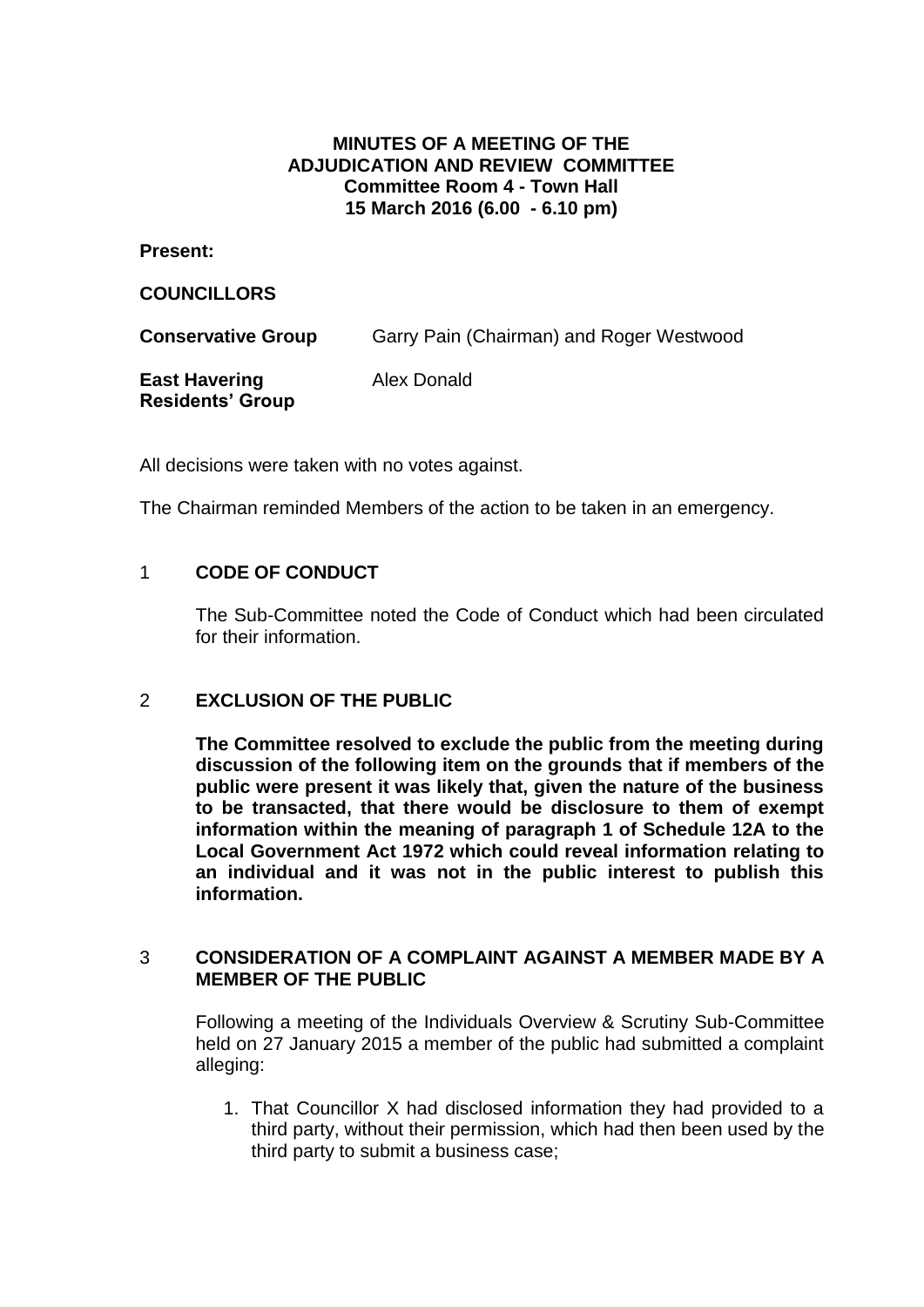2. That Councillor X had a conflict of interest between their role as a trustee of the third party and their role on the Sub-Committee.

The Monitoring Officer had advised that the matter be not investigated as, on balance, he did not see any significant benefit from an investigation.

The Sub-Committee had been advised that the Independent Person had concurred with this advice.

The Sub-Committee agreed that the complaint merited no further investigation and should be dismissed.

# 4 **CONSIDERATION OF THREE COMPLAINTS SUBMITTED BY MEMBERS AGAINST OTHER MEMBERS.**

The Monitoring Officer reported that he had received three complaints involving Councillor Y. These were:

- 1. A complaint by Councillor Z against Councillor Y;
- 2. A complaint by Councillor Y against Councillor Z; and
- 3. A complaint by Councillor W against Councillor Y.

The Monitoring Officer informed the Sub-Committee that since he had received the complaints Councillor Y had resigned as a Councillor.

Both Councillor Z and Councillor Y had accused the other of calling them a liar. Councillor Y had admitted he had called Councillor Z a liar but had refused to apologise.

The third complaint by Councillor W concerned an incident which had taken place in Council officers in front of witnesses.

Initially the Monitoring Officer had advised that given the factual inter relationship between Councillors Z and Y either both complaints or neither complaint should be referred for further investigation. The third complaint might merit further investigation.

The Independent Person had indicated his agreement with the conclusion drawn by the Monitoring Officer.

In the light of the changed circumstances the Monitoring Officer now advised that he could see no merit in further investigation of any of the three complaints.

The Sub-Committee agreed:

1. The complaint by Councillor Z against Councillor Y merited no further investigation and should be dismissed;